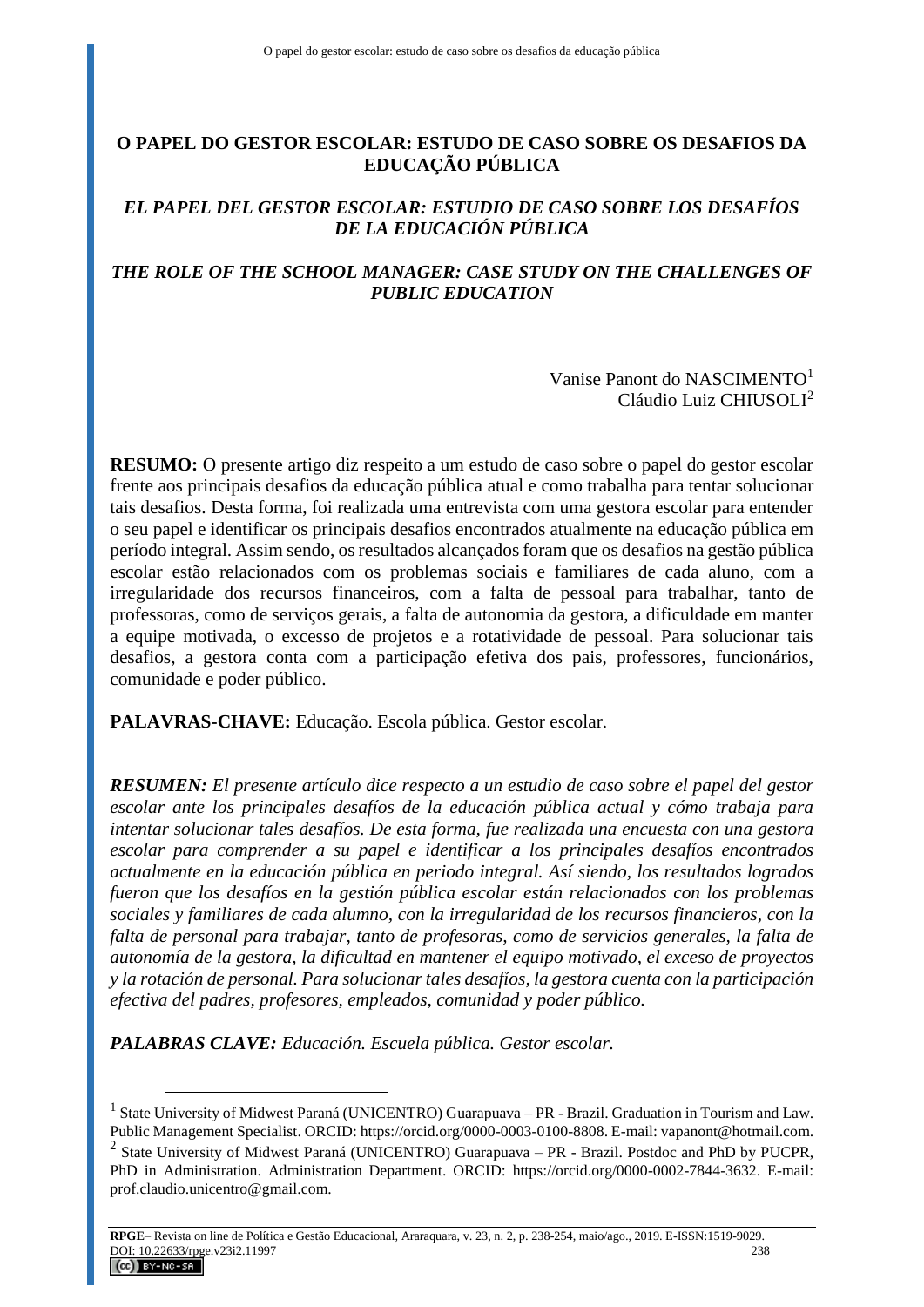*ABSTRACT: This article relates to a case study on the role of the school's manager facing the main challenges of current public education and how they work to try to resolve these challenges. This way, was conducted an interview with a school manager to understand their role and to identify the main challenges faced today in public education on a full-time basis. Thus, the results achieved were that the main challenges in public management at school are related with the social and family problems of each student, with the irregularity of financial resources, with the lack of personnel to work, both of teachers, as general services, the lack of autonomy of the manager, the difficulty in keeping the team motivated, the excess of projects and staff turnover. To solve these challenges, the manager counts with the participation of parents, teachers, staff, community and public power.*

*KEYWORDS: Education. Public school. School manager.*

### **Introduction**

Education is the basis of everything in the man's life, important for their human and social development. With knowledge, the men can go beyond his life expectations, overcome boundaries, help others to develop and have a better life quality. For Freire (1979), education is a response to the finitude of infinity, since education is possible for man because he is unfinished and acknowledges himself as unfinished; this brings you to its perfection.

Ferreira (2003) complements that school plays a fundamental role in individuals' social life. As such, education is primordial and necessary in human activity. Writing about education is always relevant, especially when it comes to public education in Brazil, and finding out what the main challenges that a public school manager faces today is very difficult, considering that the position of manager is still, in the public schools majority, a political office; as such, many managers may be afraid to talk about what they actually think and what they want.

Lück (2009, p. 24) explains the school management meaning, which is the act of managing the school's cultural dynamics, tuning with the public education guidelines and policies for the implementation of its political-pedagogical project and committed to the principles of democracy and methods that organize and create the conditions for an autonomous educational environment (own solutions within their competencies), of participation and sharing (joint decision-making and effective results), and self-control (monitoring and evaluation with information feedback ).

Currently, the democratic school management is frequently discussed, which Paro (2003) writes to be utopia, since every time a public-school democratic management is proposed, which has effective participation of parents, educators, students, and school staff, this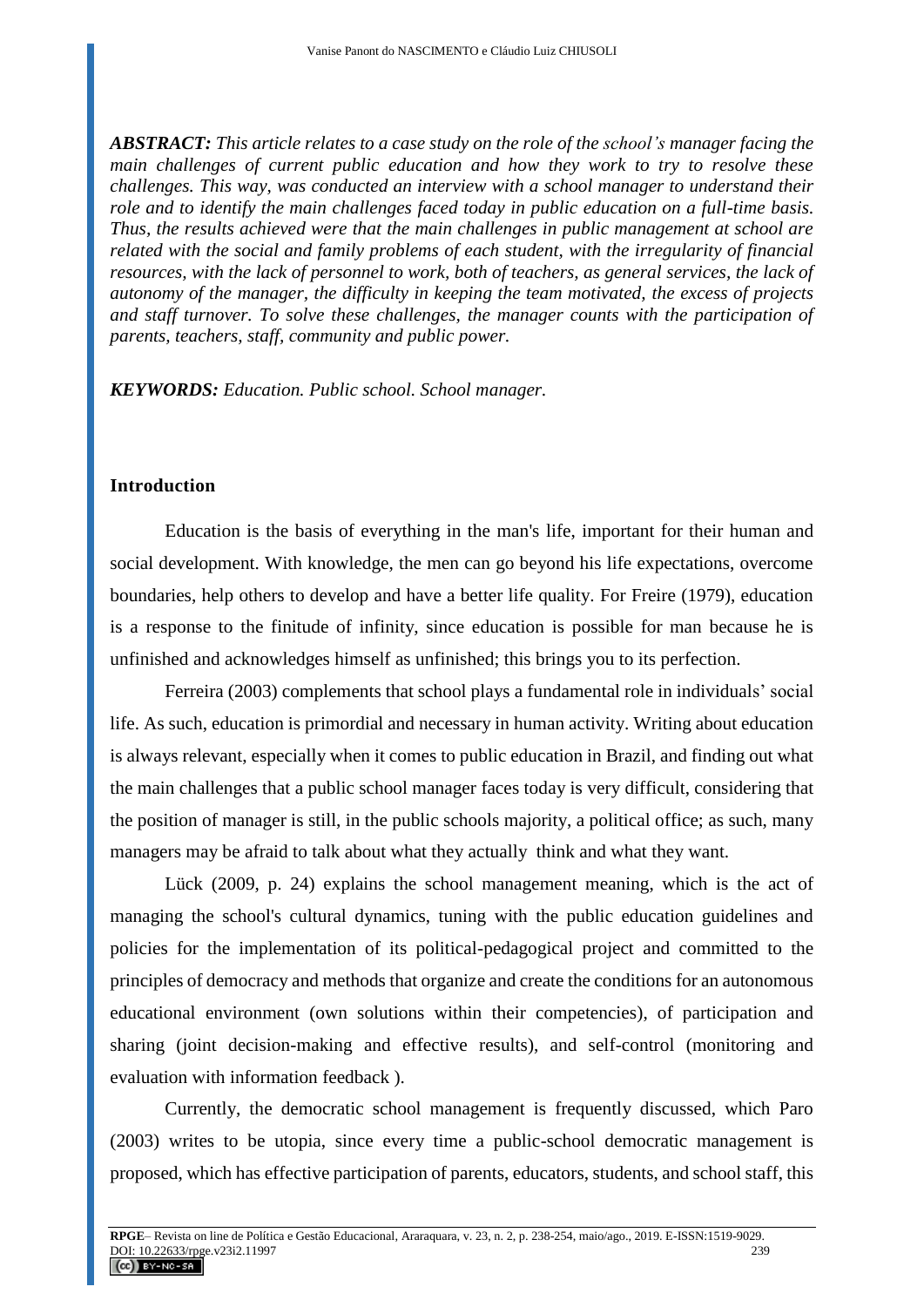ends up considered as utopia. The municipality under investigation currently has thirty-seven local schools, thirty-two full-time and five part-time, all under the Municipal Education Autarchy.

This study is justified by the importance of public education for society and the main challenges that the school manager, as a school administrator, faces nowadays to ensure the students' education quality, the institution well-functioning, and of the school building. Thus, the guiding question of the study is: what are the main challenges that a municipal public-school manager faces today and how do they try to solve such challenges?

The general objective of the work is to identify and describe the main challenges that the municipal public-school manager faces today and how he works to solve these challenges.

#### **Historical aspects and concepts on the subject**

Miranda (2003) cites that the school administration is directly assumed as an administrative act of content that has a different face, which is the process of teaching and learning in an academic institution. Ferreira (2003) understands that education management is making conscious decisions about what to bring from defined goals. It is necessary to understand that all decision-making is political thinking and a political act because it implies choices that are made between existing options and where to go it is wanted.

According to Lück (2009), the school manager is responsible for the leadership and work organization of all who work in it, guiding them in the development of an educational environment capable of promoting learning and formation of students at the highest possible level, so that they are able to face the new challenges that are presented.

Gracindo (2009) states in his paper that school is a space for democratic exercise and that democracy should be part of the school manager posture, who is charged to bring into the school the public power, the community and the to participate in everyday life. Regarding the autonomy of the school, Ferreira (2003) explains that the school should be the foundation of the autonomy concept, emphasizing the responsibility of everyone, without neglecting the other levels of the educational administrative sphere. Autonomy, in this way, is a fundamental piece for the creation of the school's identity.

Werle (2001), in his paper, describes the differences between the designations of the director, administrator and school manager. According to the author, the director is so popularly called and represents a hierarchical position; the school administrator is more focused on who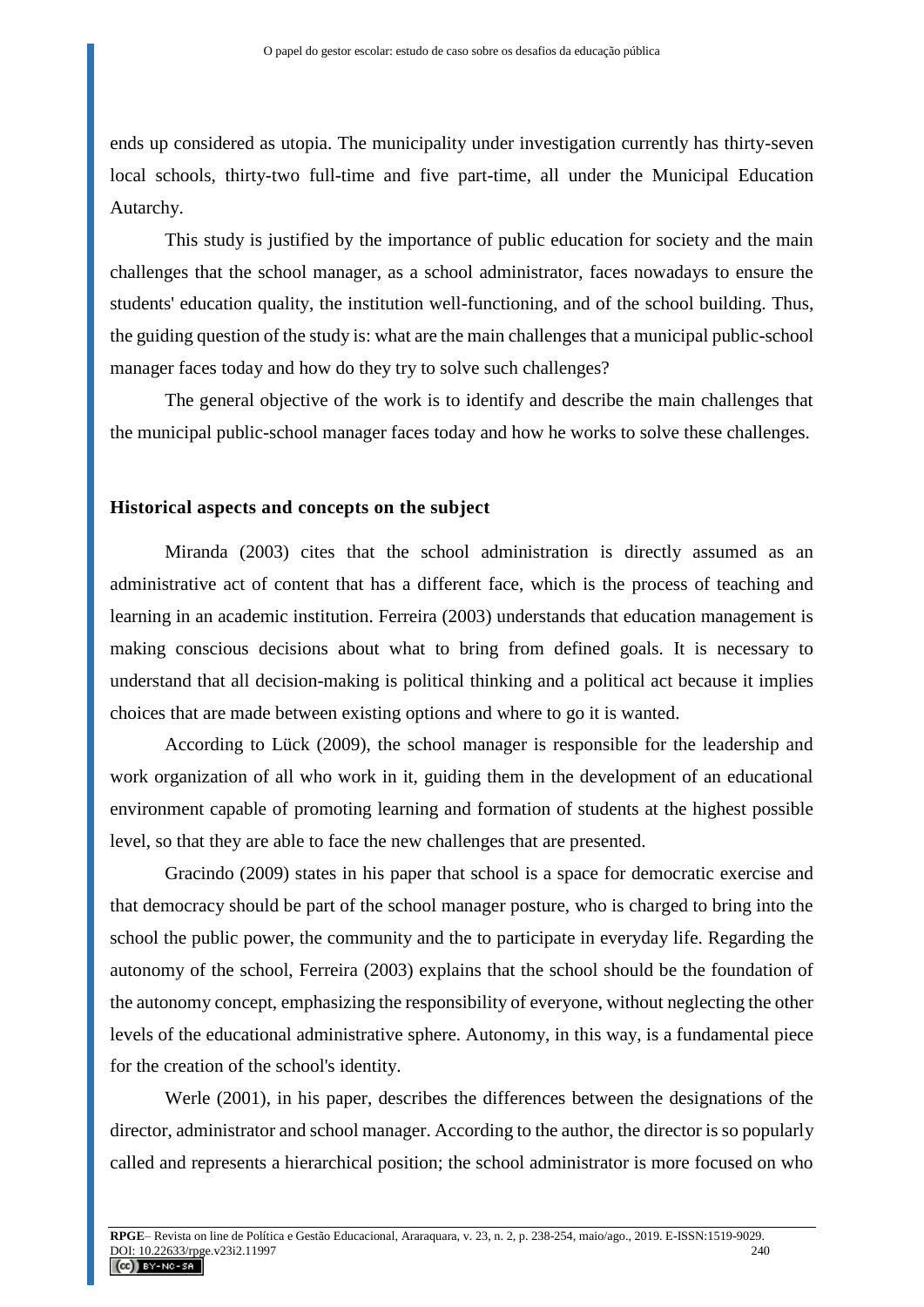takes care of the administration of the institution and represents more the technical position level; and the school manager is more comprehensive, understands the general function within the school. Thus, the next topic goes deeper into the historical and conceptual aspects of education in Brazil and the school manager role nowadays. The school has a fundamental role in society, and the school manager has in his hands the power to direct the educational institution, according to the established legislation, and to make the school-community connection. According to Freire (1979), education is possible for man because he is an unfinished subject, leading him to his perfection. Thus, the man should be the subject of his education, not his object

Regarding historical aspects, Pasquini and Souza (2012, p. 17), in their work, describe that from the end of the 1980s, a period marked by the re-democratization of our country, the democratic management of education and public school has become the center of the educational debate. This historical period, marked the end of a military regime of two decades, was marked by a feeling of hope of a fairer and more developed Brazil, whose main flag was a quality education for the Brazilian people, through which the country would achieve credibility and insertion into the world market. However, history revealed another not so encouraging face. Education has not been prioritized, and what we saw was the scrapping of the public school and the devaluation of education professionals. It was in this context that, from the Federal Constitution (CF) of 1988, democratic management was elected as a fundamental theme for improving the quality of public education.

Thus, the Chapter III, section I of the Constitution of the Federative Republic of Brazil, article 205 mentions that education is the right of everyone and the duty of the State and the family, aiming at the full development of the person, his preparation for the exercise of citizenship and their qualification for work and in article 206 establishes that the teaching will be administered based on the following principles: i) conditions equality for the school access and permanence; ii) freedom to learn, teach, research and thought dissemination; iii) ideas and pedagogical conceptions pluralism, and coexistence of public and private educational institutions; iv) free public education in official establishments; v) valorization of school education professionals, career plans, with admission only through the public tender of tests and titles, those of public networks; vi) democratic management of public education; vii) quality standard guarantee; viii) National professional salary floor for professionals in public school education (BRASIL, 1988).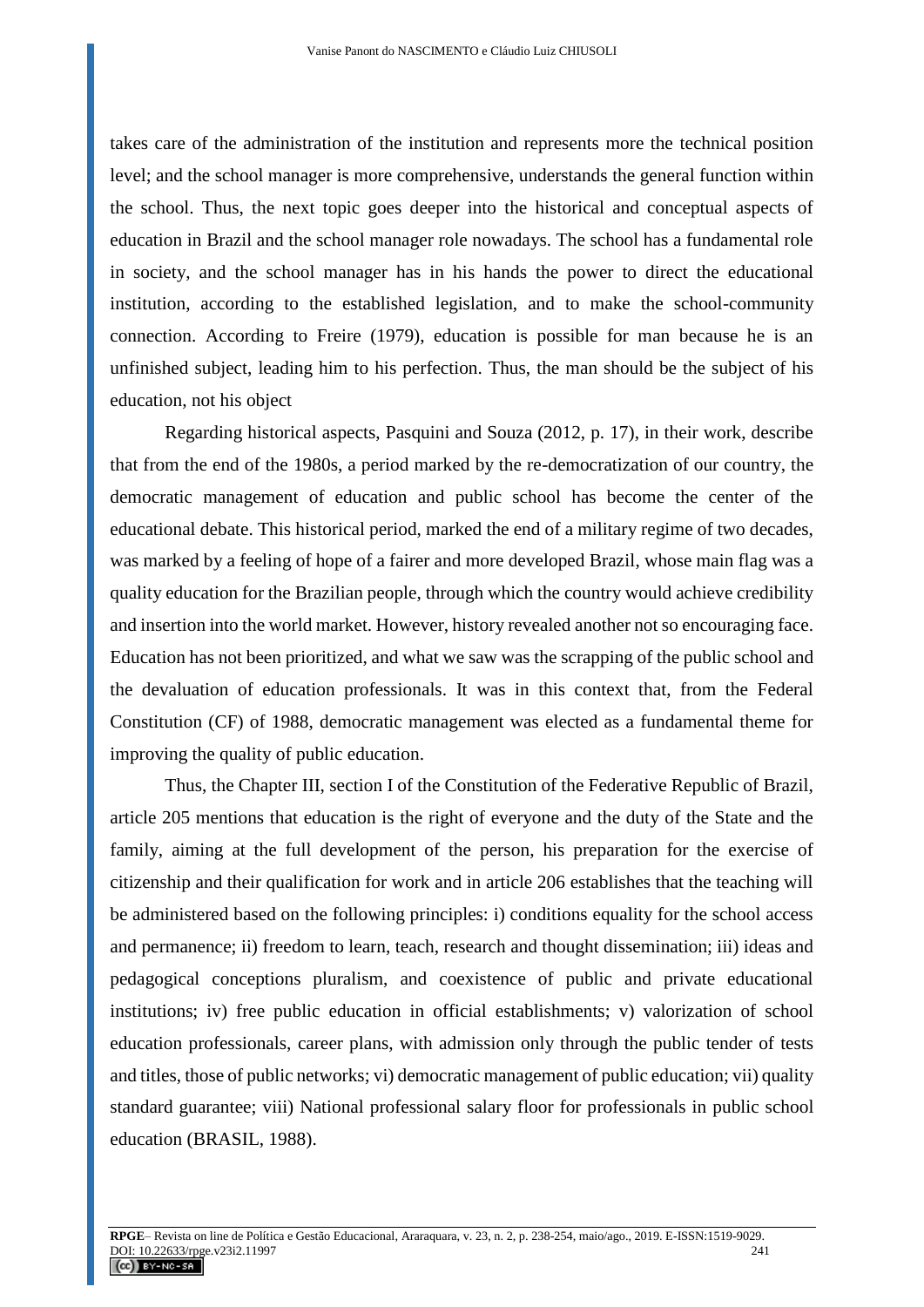Thus, from the promulgation of the Federal Constitution of 1988 in Brazil, education gains a democratic character, according to item VI, and since then it has been built. A difficult task for a country that lived under a strong and long military rulership period. According to Paro (2003), insofar as the participation of all sectors of the school - educators, students, employees and parents - in the decisions about its objectives and operation, there will be better conditions to pressure the upper echelons to endow the school of autonomy and resources.

Democratic school management is something that is being worked day after day in the school space and is formed by the effective participation of parents, teachers, students and school staff, so the decisions are not only in the hands of the school director but of the whole school, having the manager an intermediary role, articulator.

The law 9394 (BRASIL, 1996) establishes the guidelines and bases of national education, and article 14 governs democratic management: (i) participation of education professionals in the elaboration of the school's pedagogical project; and (ii) participation of school communities place on school boards or equivalent.

Paro (2003) further explains that democracy, as a universal value and practice of reciprocal collaboration between groups and individuals, is a globalizing process that tends to involve each in the fullness of his personality. There can be no full democracy without democratic people to carry it out. The public school must adapt to the interests of the working classes, and for this purpose, it must develop means to stimulate and facilitate the participation of parents and the community at large in decision making (PARO).

In this line of reasoning, Paro (2003) explains that the population participation in the decisions made in the school gain reason in the face of the necessity that the way to a truly democratic society is not restricted to voting for the periodic parliamentary occupants and executive state position. In order to feel pressured to act in the interests of citizens, democratic control must be exercised.

On the role of school managers, Lück (2012) explains that the work of school managers lays, therefore, on their ability to lead, that is, of influencing the performance of people (teachers, employees, students, parents) for the objectives proposed by the school effectiveness. Leadership should be part of the experience of any professional who performs a function related to other human beings. Leaders are held accountable for the success or failure of any action taken by the group. Therefore, leading is not a simple task. Leadership requires trust, patience, discipline, humility, respect and commitment (MEDEIROS *et al*., 2009).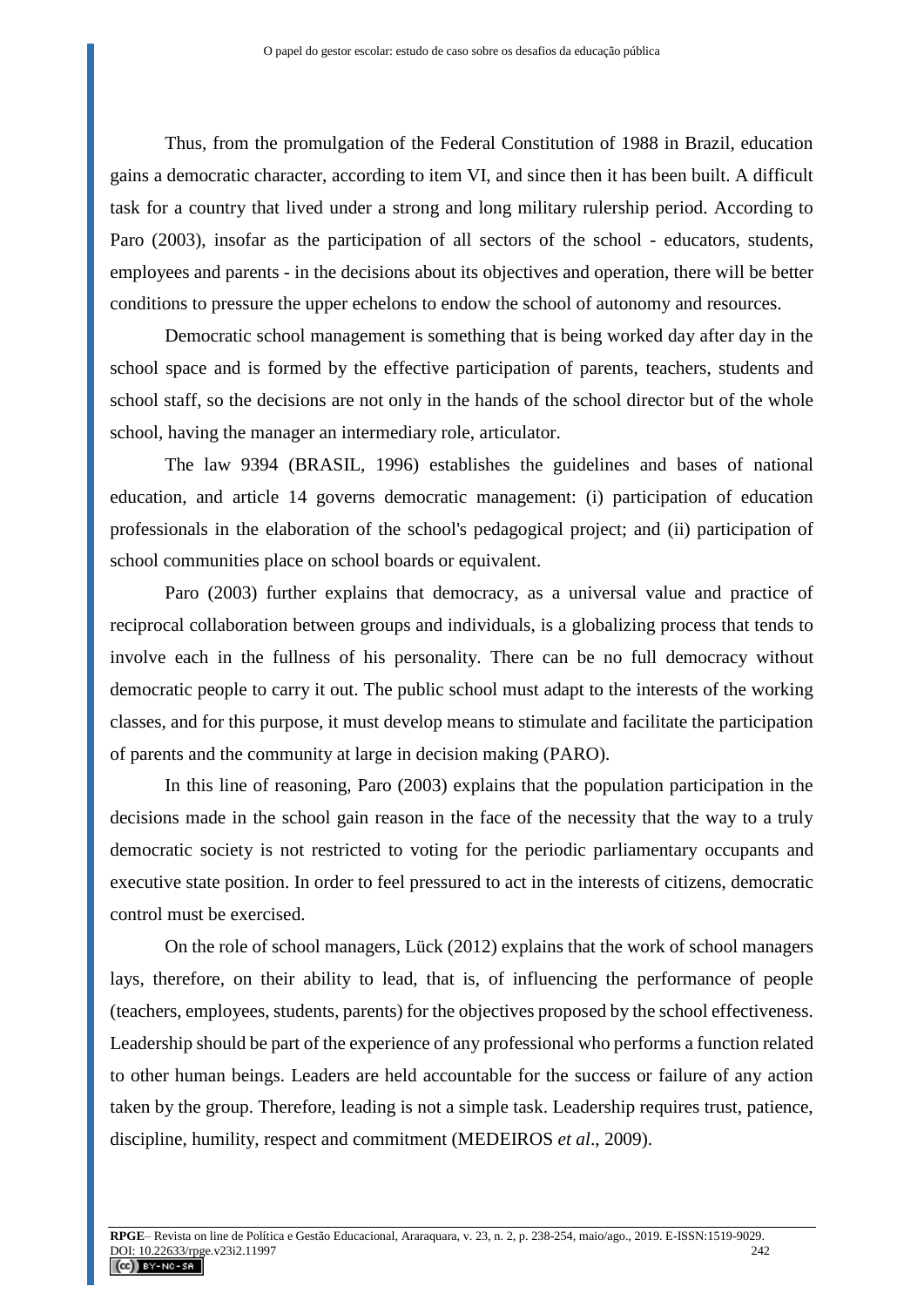Still on the leadership of the school manager description, Lück (2012) affirms that leadership in school is an inherent characteristic of school management by which the manager mobilizes, guides and coordinates the work of people to apply their best in carrying out actions of sociocultural character aimed at continuously improving the quality of teaching and learning, it is based on a proactive attitude, which lays on the manager enthusiasm and high expectations and in his ability to influence this actuation and its results.

Lück (2012) explains that school management presupposes working with other dimensions, such as administrative management, curriculum management, results management, etc. In this way, it is identified that the concepts of management and leadership are not synonyms, but complement each other and may even be confused as being the same expression (LÜCK).

The school manager may also be called a school administrator, "due to his/her management, he/she assumes responsibility for the activities carried out and the acts performed in the administration, and must, therefore, have a broad knowledge of everything related to that entity (MEDEIROS *et al.*, 2009). Valerien (2001) argues that the school director has gradually assumed increasing importance in administration. Progressively, he was led to perform, in a sense, all functions. This new reality implies that its attributions are redefined to avoid shocks of competence. On the one hand, the power of the school principal is proportional to that of the supervisor; on the other, that of teachers.

As the school manager is equated to the administrator, important to define "the term management can be understood as a set of principles, rules and functions that are designed to sort the factors of production and control their productivity and efficiency, getting a certain result (MEDEIROS *et al*., 2009).

The result, in this case, does not mean the financial profit, but the formation of the human being, its educational and social establishment. In this way, public school management is a way of organizing the institution's functioning in terms of political, administrative, financial and pedagogical aspects, with the purpose of giving transparency to its actions and actions and enabling the school and local community to and in the process of presenting, inventing, creating, dialoguing, constructing, transforming and teaching (MEDEIROS *et al*., 2009).

It is also important to highlight the climate and the organizational culture in the school environment. According to Lück (2011), the climate and the organizational culture of a school are formed throughout the history of the educational establishment in its external link with the community and the education system of which it is part, through the dynamics of internal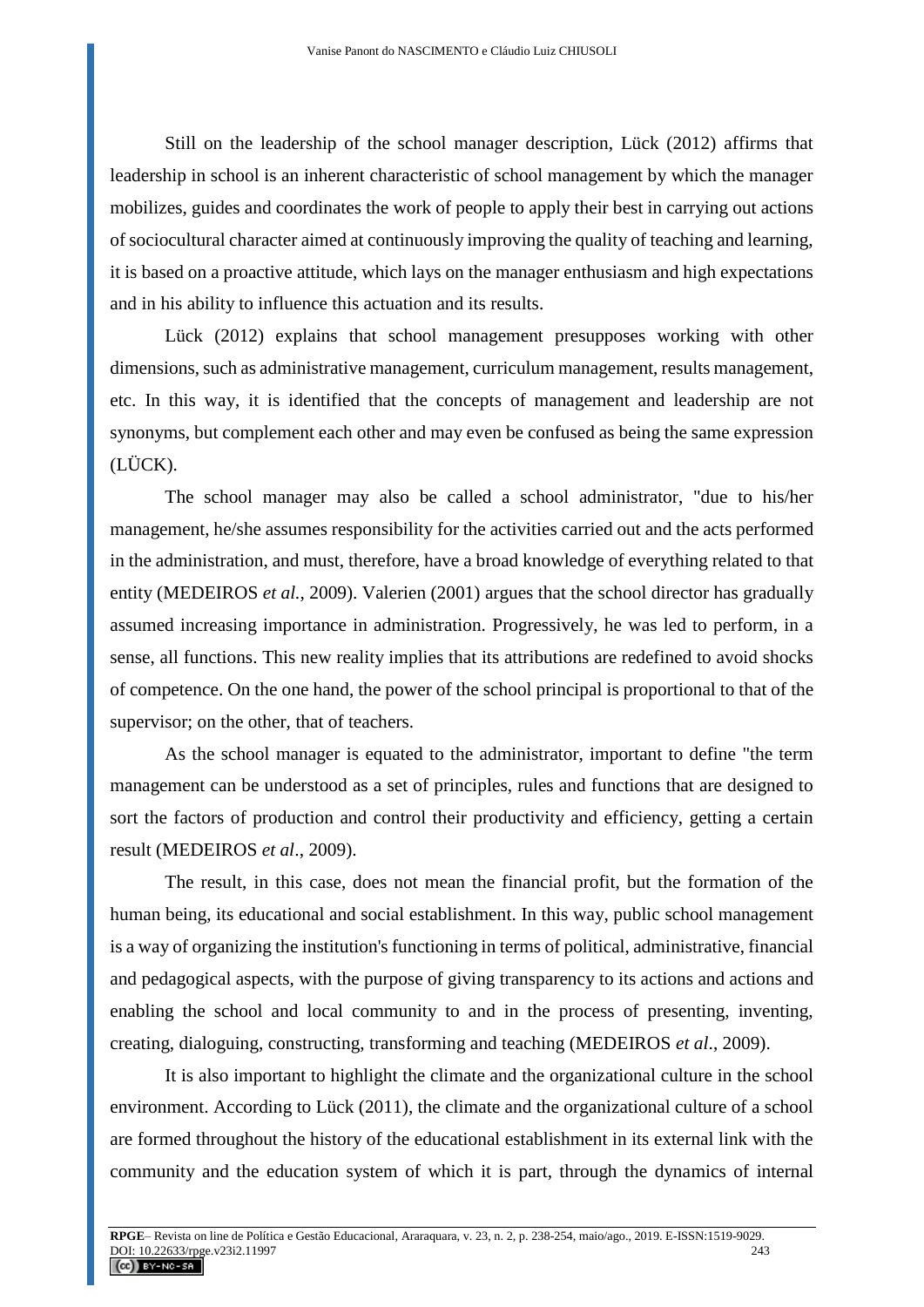interactions, which indelibly marks the way challenges, stimulations and demands are faced, how people perceive them and how they react to them, among other aspects.

In this sense, Lück (2011) affirms that the work of the school manager is closely linked with the climate and the organizational culture, since he works for and by the school team, mediating their group and interpersonal relations, their moods, among others.

Lück (2011) also warns that the performance of the school manager does not necessarily occur in the climate and organizational culture of the school as a whole, but in a field of tensions and conflicts between what the school is and what it should be, between different groups.

In this way, it is observed that just as leadership is inherent in the manager's role, learning to work with the environment and organizational culture is also an intrinsic activity of his profession, but both are essential for good management development.

### **Related Works**

Paro (2003) describes the utopia of democratic school management since it understands the difficulty for the school manager to make parents, students, teachers and the community participate effectively in the decisions that the school should make and on the transformation of the school authority.

Citing Paro (2003) in his work on the lack of autonomy of the school manager, and in this sense describes that impotence and lack of autonomy of the director synthesize the impotence and lack of autonomy of the school itself. And if the school does not have the autonomy, it is the worker himself, as a user, who is deprived of one of the instances through which he could appropriate knowledge and critical awareness. This autonomy, this power, will only take place as the conquest of the working classes. Therefore, it is necessary to seek their reorganization of authority within the school. Bortolini (2013) also explains that the autonomy of the school is related to the potential that the school has in designing and executing its projects, involving the school and the community, and that the objective is always to improve the quality of teaching. As a consequence of this autonomy, the school must account for the community, resulting in democratic management. In this way, there are some of the difficulties that the school administrator faces in public education: one is democratic management through the effective participation of all those involved, and the other is the lack of autonomy that the school manager has to lead his team.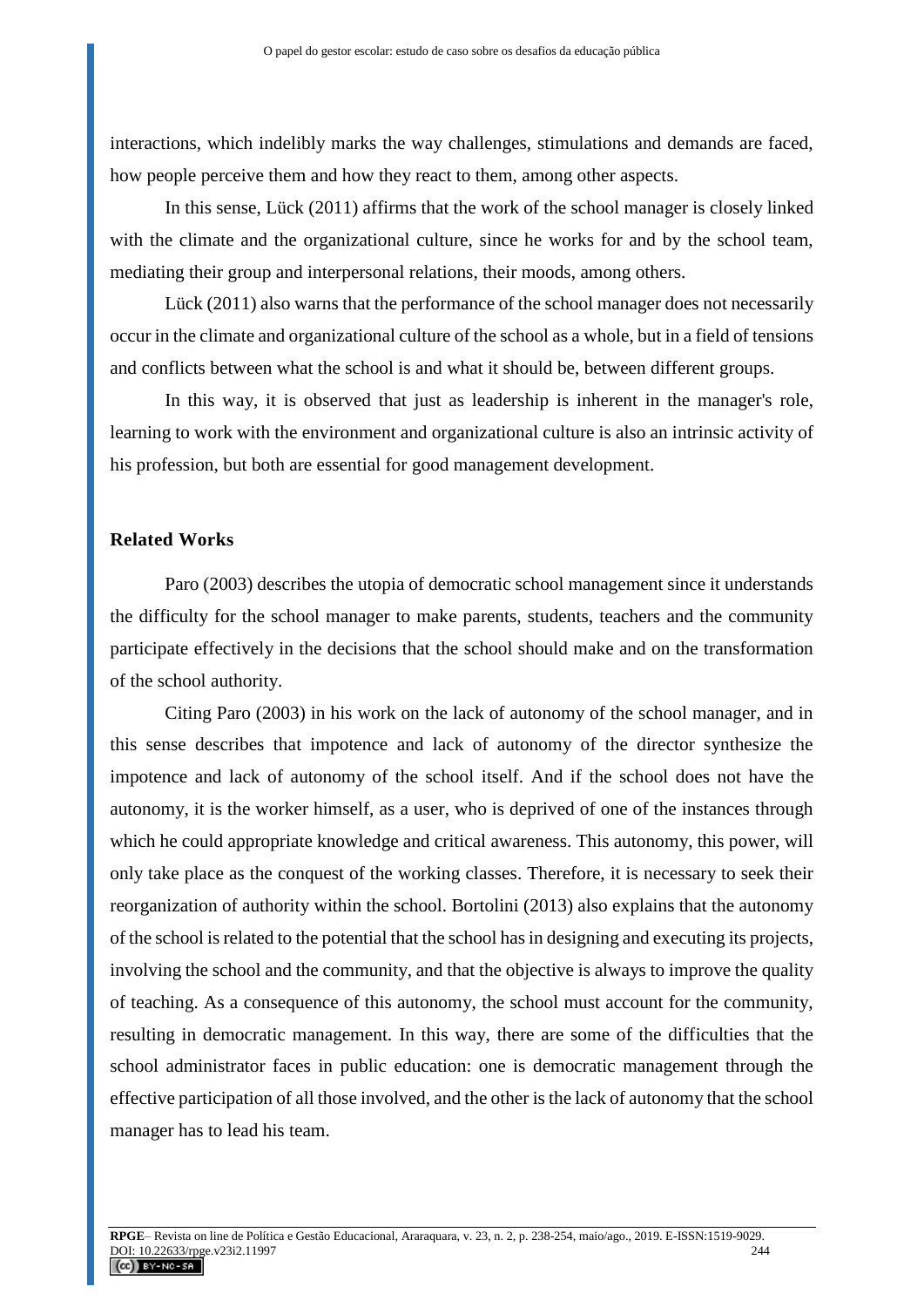Nessler and Miranda (2013) elaborated a case study with a municipal public school in the city of Três Passos, in Rio Grande do Sul, to identify the main challenges of the school manager in the management function, and Fialho and Tsukamoto (2014) applied semistructured questionnaires to eight school administrators in the city of Curitiba, Paraná, questioning them about the main challenges faced by the school manager in Brazilian democratic management for quality education. In the study by Nessler and Miranda (2013), the results found point to the lack of human resources, that is, the lack of more people, both caretakers and teachers to better serve students, with individualized care, reinforcement, among others, and also in the administrative area, where the management team consists of only two people, the director and the coordinator, who are responsible for all the administrative and pedagogical part of the school. Other difficulties pointed out by the manager are: the lack of financial resources, which makes it impossible to carry out programs and projects, the difficulty of involving the community and the teachers in school decisions, due to the difficulty of hitting the schedules; problems in the infrastructure of the school building; the lack of time in relation to the amount of work; the bureaucracy to spend federal funds; and the difficulty in motivating teamwork as a whole.

In the study by Fialho and Tsukamoto (2014), the researchers interviewed eight school administrators from the city of Curitiba, and the results pointed out that, in order of relevance, most consider the pedagogical part more important, where teaching the student is the main focus education; in the sequence, the interaction with the community, in which to educate is the responsibility of everyone, and not only of the school; then the administrative sector; subsequently obtaining physical and financial resources to implement pedagogical actions; and, finally, the relationship of the manager with the student, and the manager with the teacher. In this same article, Fialho and Tsukamoto (2014) also asked open-ended questions, or to deepen the study. In the first question, a comment was requested on the participation of the managers in the Political Pedagogical Project, where the majority reported being very important the participation of the school manager in its elaboration; and the second question was about the major challenges as school managers today, and the respondents related the lack of physical and financial resources, the lack of teachers, the difficulty of community participation and the teachers' relationship with the community. As such, with the use of different methodologies, several challenges and problems faced by school managers were identified.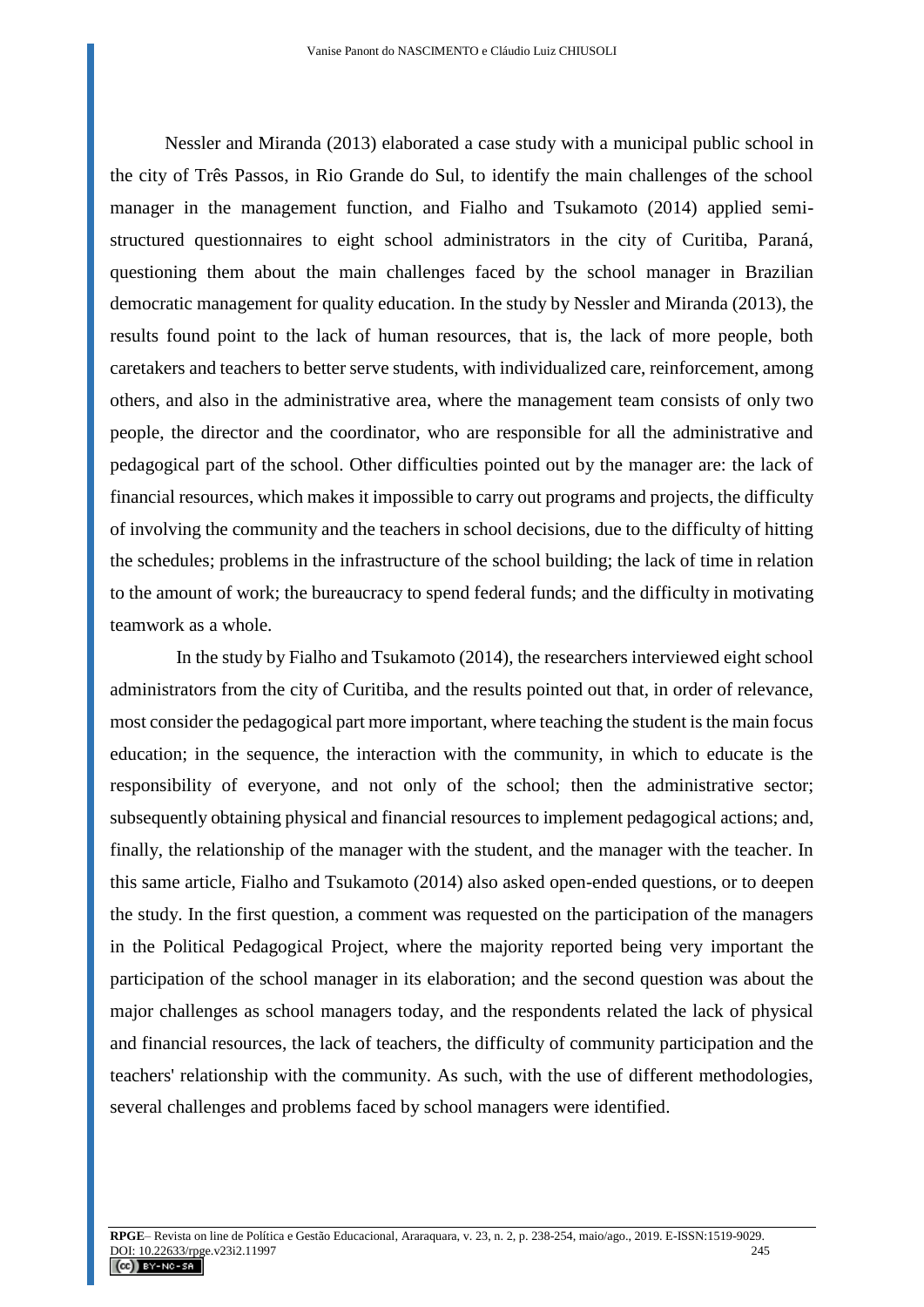#### **Investigation Methodology**

The method used for this study was qualitative research, through an in-depth interview. According to Dencker (2001), qualitative research is adequate to obtain a more profound knowledge of specific cases but does not allow the generalization in terms of probability of occurrence. Bibliographical research is based on books and scientific articles, which is of great value for research, especially for the theoretical reference, since it allowed to cover the studies and to have a vision beyond the frontiers of knowledge, having ideas from different authors about a subject. According to Martins (2002), the bibliographic research aims to collect, select and interpret the existing theoretical contributions on a given subject. Barros and Lehfeld (2000) still mention that this type of research is important because it allows him to obtain a position on the elaboration of information of the existing scientific production. A different kind of research for the study was the exploratory one, which for Dencker (2001) is characterized by having flexible planning involving, in general, bibliographical survey, interviews with experienced people and analysis of similar examples. As for the objectives of the research, we used the explanatory research, which according to Zanella (2012) is that focused on the concern to identify determinant factors or contributory to the triggering of the phenomena. Explaining the reason of the fact or social phenomenon. It is also important to situate the social environment of the occurrence. In relation to the procedures adopted for data collection, a case study was carried out, according to Zanella (2012), a form of research that deals in depth with one or a few objects of research, so it has great depth and small amplitude, looking for to know in depth the reality of a person or a group of people. Thus, an interview was conducted with a director of a city public school in the city in September 2017. The script of this research, which was applied to the interview, contained twenty questions related to the proposed theme. The questions were about the following variables: the choice of the management position; the functions and the role of the school manager; the formation of the management team; democratic management; management leadership; community participation; parents and teachers in school; autonomy of management; school board training; human resources; financial resources; team motivation; quality teaching and the key challenges to run a full-time public school these days.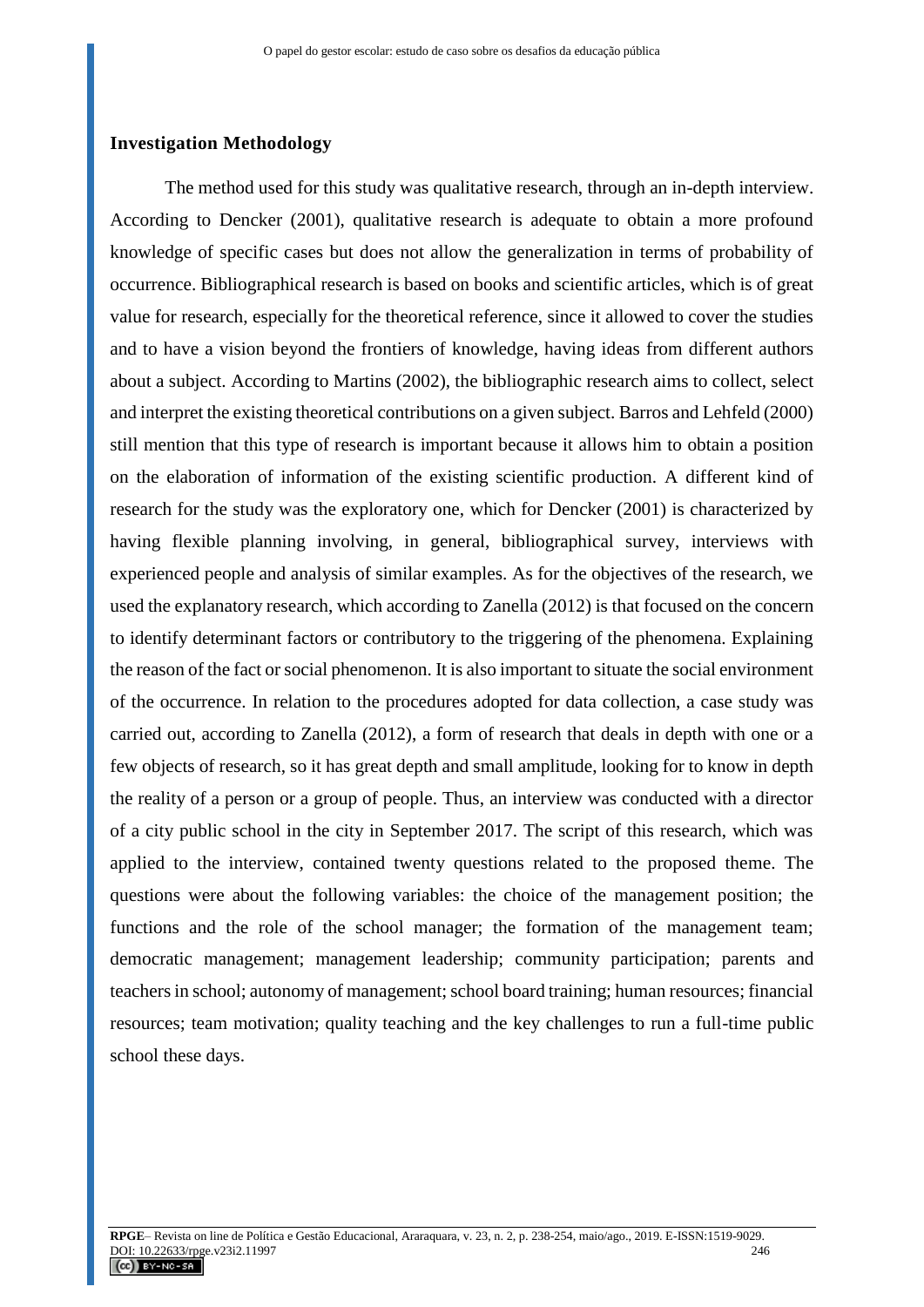#### **Discussion results**

The educational institution chosen is one of the thirty-seven local schools and is under the command of the Municipal Education Autarchy. It works full time; attends an average of two hundred and forty children from Pre-I to the fifth year of primary education; features multifunctional feature room; participates in the more education program of the Federal Government; currently has ten graduate teachers and some postgraduates, seven general service assistants with elementary and middle school; in the management team has a secretary, a coordinator and a director, all postgraduates. To avoid future constraints, it was decided not to mention names, either from the educational institution or from the interviewed manager.

Regarding the interview conducted with the school director, the first question was the career time she has, who answered having more than twenty years of a teaching career, being five years of school management. Following, she was asked how the choice for the position of director in the school and the municipality was made, she answered that the position is still not elective, but political, so the choice is made by the mayor of the city, who declares through a concierge. According to Paro (2003), when a school manager is not elected by the school community but chosen according to political-partisan interest, this is contrary to the interests of its users. It was then asked about the roles of the school manager and the role of the school manager in the community; the director replied that the school manager has pedagogical, people management and financial functions, as well as taking care of the general structure and functioning of the school, and that, for the community, is a mayor representative, since people direct themselves to her when they have some problem in the neighborhood. According to Wittmann (2004), the functions of the school manager are linked to the technical-administrative competence, political-community representativeness and public-educational commitment.

In the sequence, she was questioned about how the management team of her school is formed and what the function of each one is; she replied that she is a director, who has the duty to take care of the school as a whole, by the secretary, who takes care of the documentation in general and who, in the absence of the director, answers for the school, and for the coordinator, who takes care the pedagogical part of the school and the relationship between teachers, students and parents.

Lück (2009) states that in this management team, the school director is the most responsible person responsible for guiding the way of being and doing of the school and its results. It is also directly formed by the assistant or auxiliary directors, pedagogical coordinators, supervisors, educational counsellors, and school secretaries. In this way,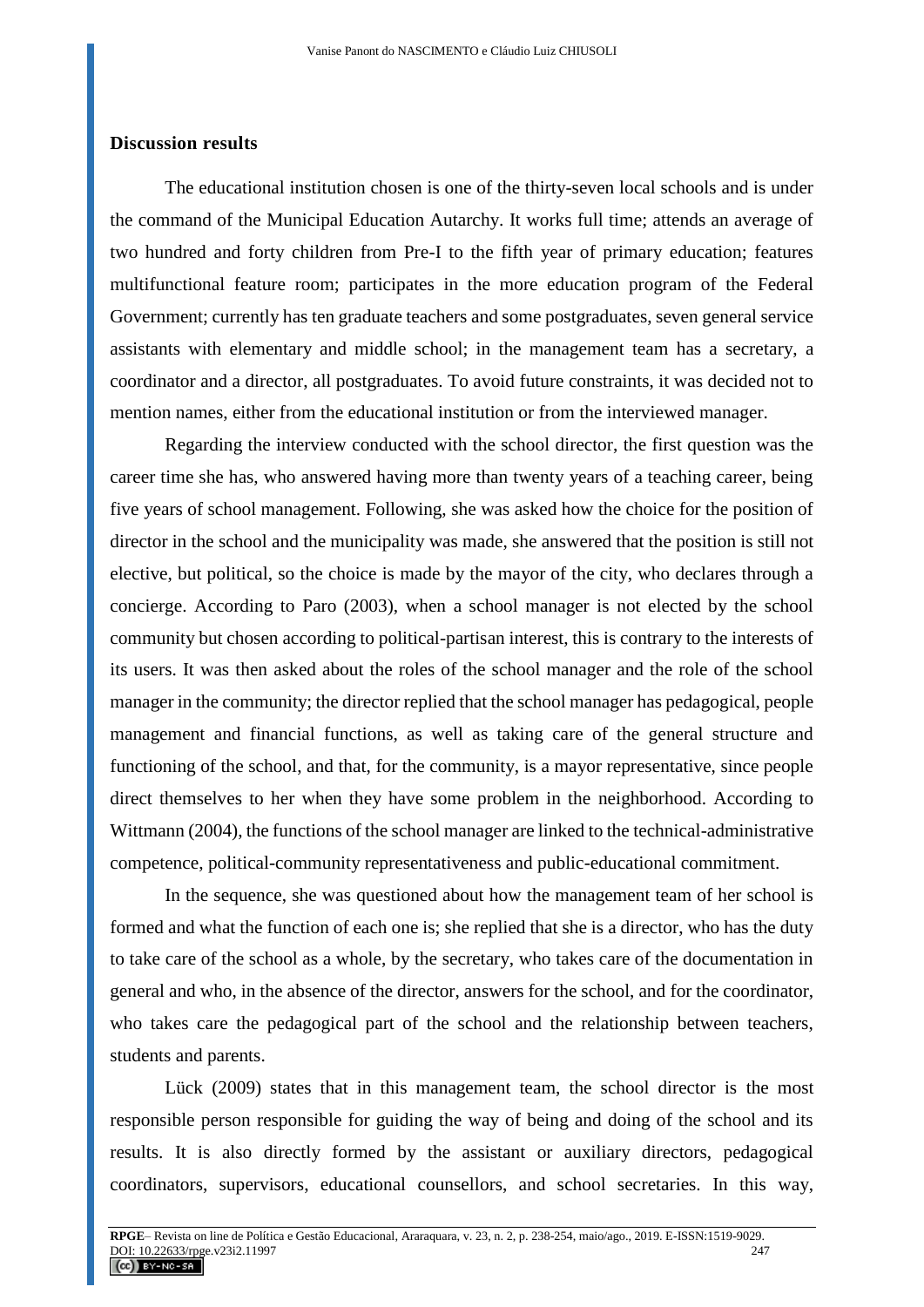Wittmann (2004) complements that the sharing of the management team results from the democratic environment in the school and favors and amplifies this environment, in the process of progressive democratization. The fifth question was about what the director understood by democratic management; this one responded that it is the one where everyone (parents, teachers, employees, school community and organized civil society) participate effectively. He added that in democratic management the decision must be taken together, not just by the school manager. Paro (2003) points out that democratic management must necessarily imply the participation of the community in the management of the public school.

Considering her actions as a manager, she was questioned whether she considers herself democratic and considers that the Municipal Education Autarchy has a democratic management, the director replied that she does not consider herself democratic, since she ends up making many decisions by herself, even for lack of time to gather parents, teachers, officials and the community to discuss, and also does not consider the Autarchy of Education democratic, because in order to be democracy everyone must be heard and everyone can participate, and this still does not happen in its entirety.

As she does not consider herself a democratic manager, she was questioned what prevented her from putting democratic management into practice and what the biggest problems were; she responded that school management is linked to the management of the Education Autarchy, which is not, in most cases, democratic, given that there is a vertical order, where the Autarchy commands, and the school obeys, many times, what they say does not live up to the reality of the school unit. The next question was whether there is support from the Education Autarchy regarding problem-solving and school decision making; the director replied that it depends on the case, if it is of their interest, yes, otherwise it will not. Concerning the community where the school is inserted, it was asked if it has a good relationship with the residents; the director replied that yes, that the community is very participative in the school issues, even because, around 70% of the students live in the neighborhood. Moving away from the democratic management subject, the next question was whether the director considers herself a leader; she replied that no because her training is a teacher and the direction of the school was only a consequence of years of work.

Lück (2012) states in his work that management and leadership complement each other, and to be a manager it is necessary to be a leader. As a school manager, she was asked if she had the autonomy to lead, to train her team, to solve problems and to make decisions; she answered that to lead yes, to form team no, to solve problems yes and that to make decisions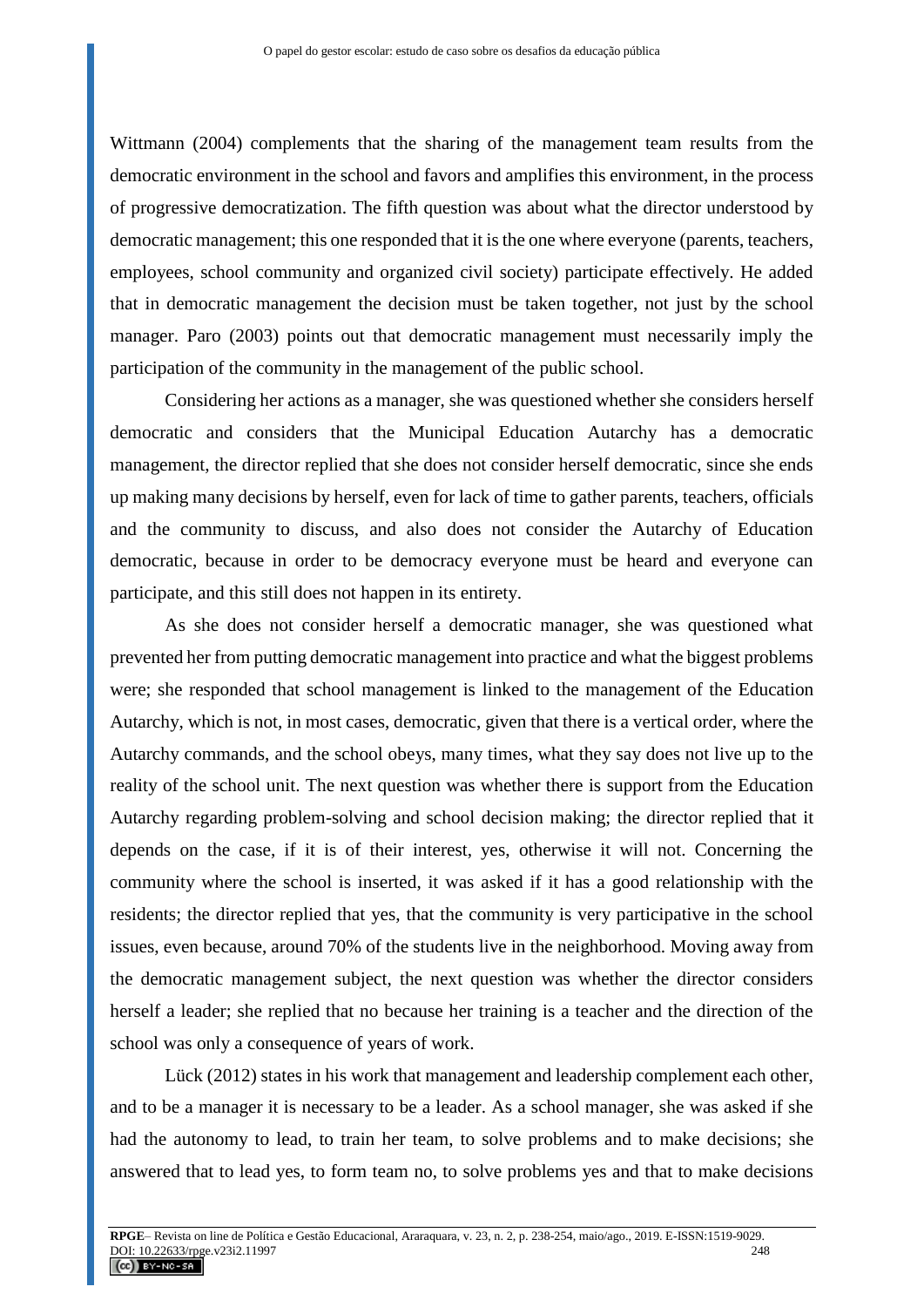no, because who forms the team and who makes the decisions in the school is the Education Autarchy and that not always the school manager is heard.

Paro (2003) emphasizes in his work that the lack of autonomy of the school manager reflects in the absence of autonomy of the school, thus limiting the power of transformation that the school has in society. Then it was asked if in the school where she works there is a structured school council, how it works, who the members are, how many meetings are held per year and if the board assists in solving problems and proposing new goals; the director replied that there is a school council, it works according to the statute, the members are parents of students, teachers, school officials and members of organized civil society. Five meetings are held each year and help in solving problems and proposing new goals.

Paro (2003) affirms that the installation of a school council, made up of representatives elected by the various sectors of the school, with an effective leadership role in a cooperation scheme among its members, seems to be a step forward to overcome the current monocratic direction of the public school. Wittmann (2004) also adds that the collegiate bodies, with the contribution of parents and representatives of community organizations, play an important role in the elaboration, execution and evaluation of the pedagogical-didactic proposal of the school.

Following was asked if the teaching group participates, and in what form, the preparation and execution of the work plan; the director replied that they engage through meetings, pointing out suggestions and through the school council. The next question was whether the parents are participative in school life, the director replied that most yes, but that there are still cases where the family does not participate in anything of school every day. Regarding human resources, it was asked if there are enough teachers and staff in the school, if not, what are the difficulties encountered in the lack of staff; the manager replied that she does not have enough teachers and staff and that the difficulties are to maintain the cleanliness of the school building, the lack of teachers in the students' learning and to replace when a teacher has a commitment and needs to leave the institution.

Bortolini (2013) describes the role of the manager concerning human resources, where in general the school director, in his training for the teacher, did not study about the management of people, in this way he should seek to study, for better performance in his Function. In relation to the public financial resources, it was questioned what the school receives, if there is a lot of bureaucracy to spend and if they are sufficient for the maintenance of the school building and for the accomplishment of pedagogical projects; the director replied that the school receives the PDDE - Direct Money Program of the School, basic education and integral education, that there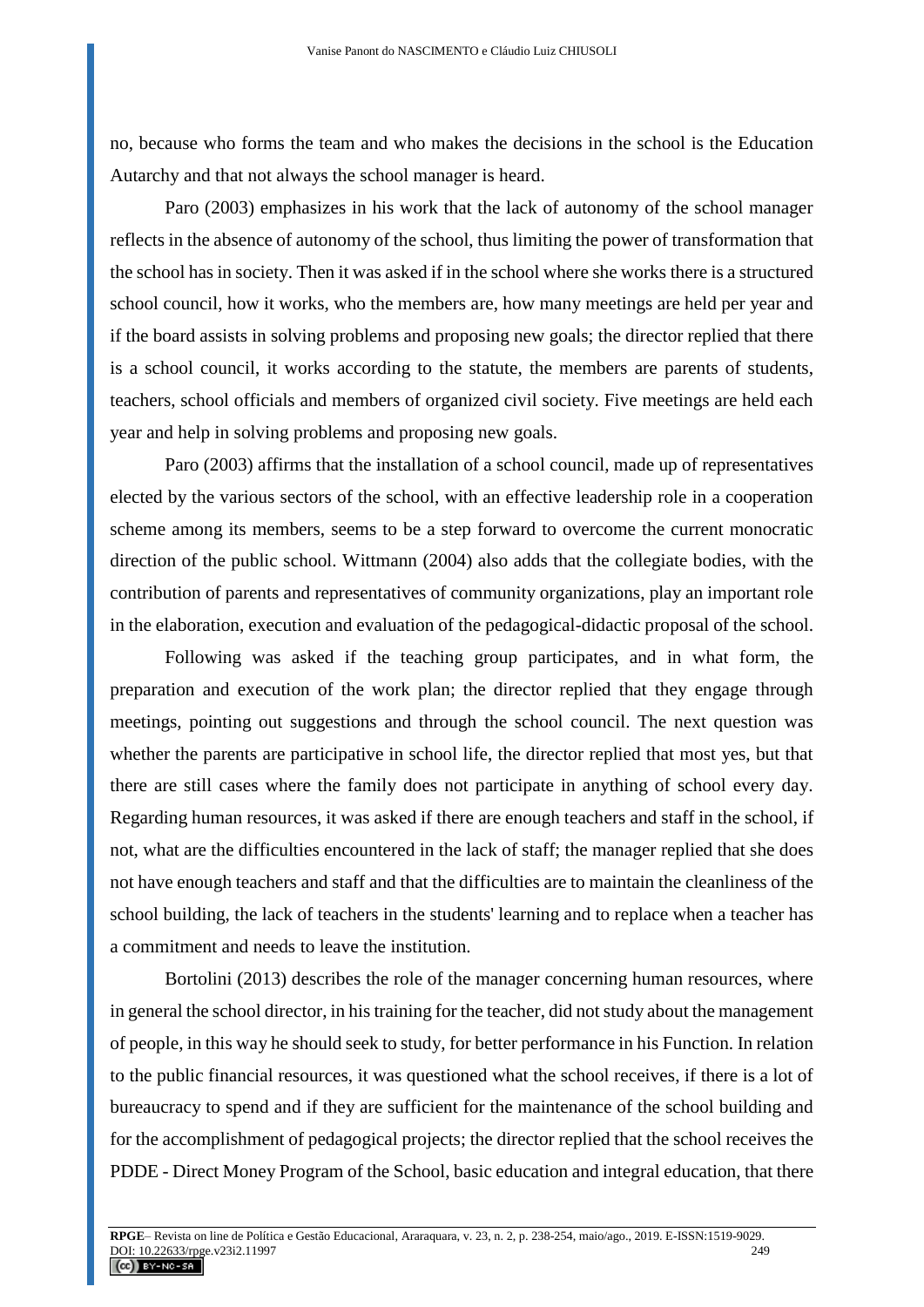is not so much bureaucracy to spend, since the money already comes with the right destination, but the resources are not enough, because the school is great and these resources are not regular.

As a school manager, she was asked if she can perform all the daily tasks required of her promptly and what the impediments are; she replied that it is not easy, but that she can and does not find any impediments. He was also asked if he considers it important to have a motivated team and the greatest difficulties encountered in motivating the team and having a good organizational environment; the manager responded that she considers it very important to have a motivated team, but that the main difficulty is the lack of human resources, as it ends up accumulating activities for those who are working, which makes it more difficult to maintain a good organizational climate, in this way it is necessary to have more people working at school to share the tasks.

In this way, Lück (2011) affirms that the management of the culture and the organizational school environment constitutes a fundamental dimension of work of the school management, considering that school managers need to dedicate great and continuous attention focused on the collective way of being and of making school, in its tendencies of action and reaction, its moods, its interpersonal and group relations. She was then asked if she considers that the school where she works has education quality. the same one said yes, because in the last years the school did not have record of school evasion, attends to all existing demand in the neighborhood, has a good grade in the Basic Education Development Index - IDEB, the municipality offers good school material, the teachers and the employees always participate in training, which brings a good result in the quality of teaching. According to Cortella (2017), education quality necessarily goes through quantity. In a full democracy, quantity is a sign of social quality, and if one does not have the total quantity met, one cannot speak of quality. After all, quality is not obtained by income indices compared to those who attend schools, but by the drastic reduction of evasion and the democratization of access.

To conclude the interview, the central objective of the research in question was mentioned, which are the main challenges faced as a school manager today in the integral public education and how it works to solve them; the manager replied that there are several, but that can cite as the main ones: the problems that students bring with them due to the social demands of their families; financial resources, which are not regular; keep staff motivated with crowded classrooms and lack of staff for core services; lack of autonomy to assemble the team and make decisions; the excess of projects that are not in the annual plan and that arise suddenly, and that the Education Autarchy has to carry out, such as social and environmental campaigns, for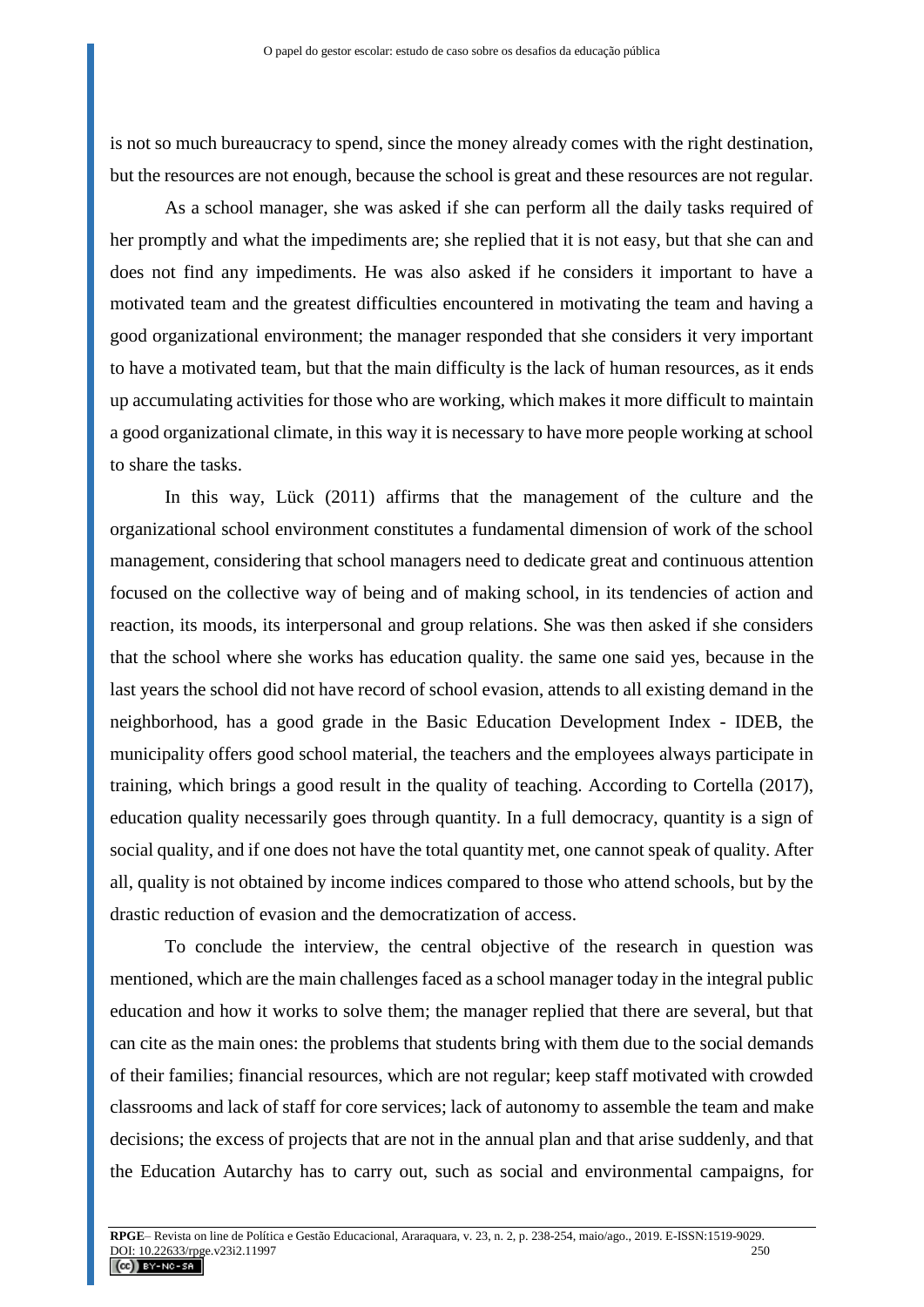example. But the main and biggest of all is the staff turnover, thus harming the regularity of school progress.

In order to solve these challenges, the manager reported that she counts on the effective participation of all members belonging to the school, such as parents, teachers, employees, in addition to the community around the school, organized civil society and public power, as the City Mayor, Municipal Autarchy of Education, the regional nucleus of education, the prosecution and even the municipal guard and military police when necessary. Finally, Bortolini (2013) emphasizes that democratic management can be improved with the effective participation of the school community in educational activities, since the presence and involvement of parents, students, teachers and all technical-pedagogical staff in the school is a fundamental principle for quality and democratic education.

#### **Final remarks**

The objective of the article was to identify and describe the main challenges that the municipal public-school manager faces today and how he works to solve these challenges. These objectives were reached with the case study, where an interview with twenty questions was conducted with a director of a certain municipal school. In this study, it was identified that the main challenges for this school manager are: the social and family problems that each student brings with him; financial resources, which are irregular; the difficulty in keeping the team motivated with crowded classrooms and the lack of staff for the fundamental services; the lack of autonomy of the manager to assemble the team and make decisions; the excess of projects that are not in the annual plan and that appear suddenly; and, finally, the staff turnover, which harms and much the progress of the educational institution. To solve these challenges, the manager counts on the effective participation of parents, teachers, employees and society in general, besides the public power.

The contribution of the research was to understand better the daily life of the public schools of the municipal since from the difficulties encountered it becomes easier to solve such problems. The research limitation in carrying out this case study was to find a school manager who would commit to speaking the truth since the position of manager is still political-partisan, many avoid talking about the naked reality for fear of suffering persecution or even loss of office. As a suggestion for future work related to this topic, it is suggested to elaborate quantitative studies with several school managers, in this way observing if the challenges listed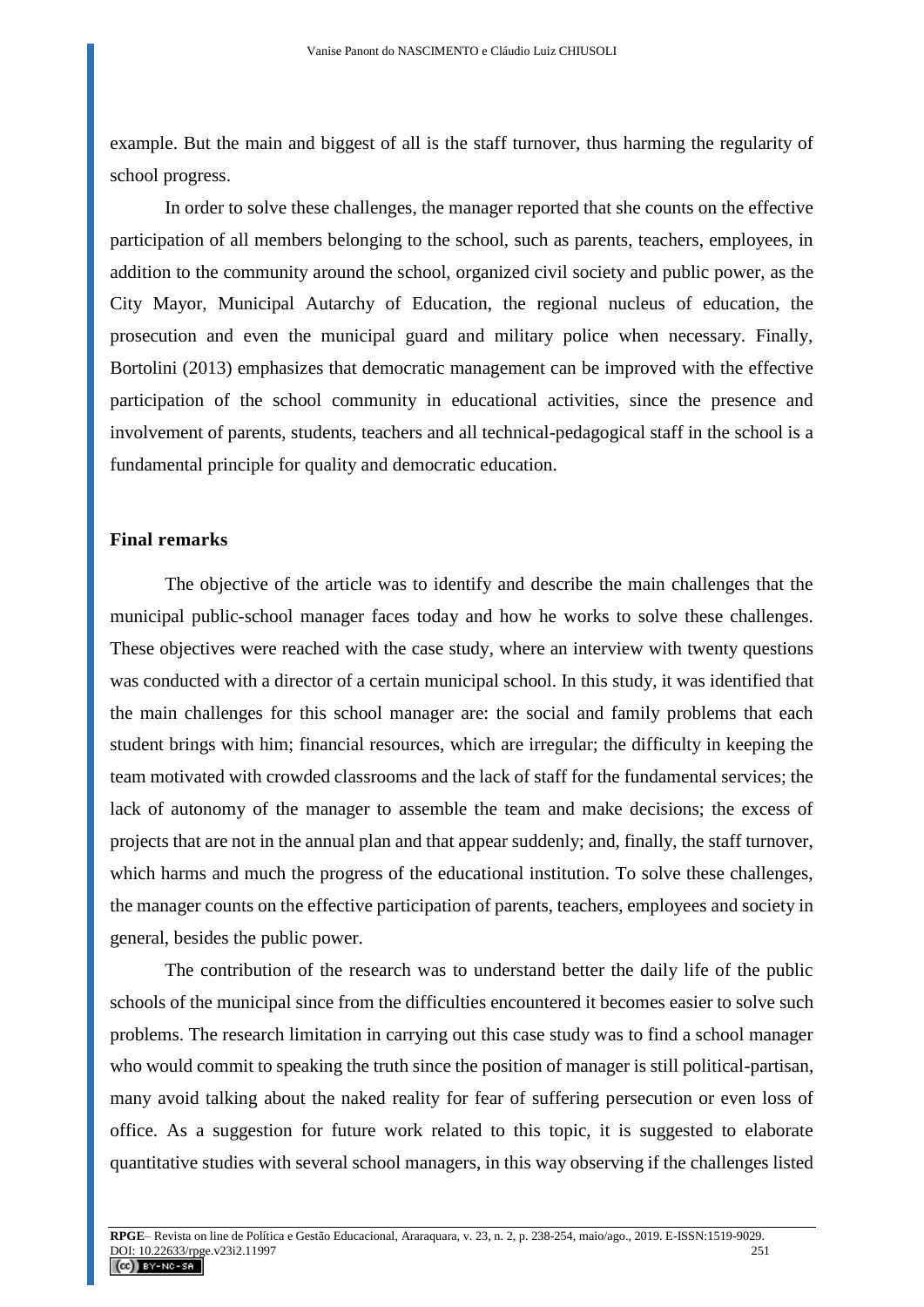will be the same for all, nevertheless it is recommended that to make a research of this scope, the managers chosen should be in the office by election of the community and not by political appointment, therefore they will not be afraid to speak the truth to the researcher.

### **REFERENCES**

BARROS, Aidil Jesus da Silveira; LEHFELD, Neide Aparecida de Souza. **Fundamentos de Metodologia Científica***.* 2. ed. São Paulo: Makron Books do Brasil, 2000.

BORTOLINI, Jairo César. **O papel do diretor na gestão democrática:** desafios e possibilidades na prática da gestão escolar. Dourados: UNIGRAN, 2013.

BRASIL. **Lei Nº. 9394/96, de 20 de dezembro de 1996.** Estabelece as diretrizes e bases da educação nacional. Ministério da Educação. Brasília, 1996.

BRASIL. Constituição da República Federativa do Brasil (1988). Constituição Federal. In: CURIA, Luiz Roberto; CÉSPEDES, Lívia; NICOLETTI, Juliana. **Vade Mecum universitário de direito Saraiva.** 13. ed. São Paulo: Saraiva, 2012. p. 07–76.

CORTELLA, Mario Sergio. **A escola e conhecimento:** fundamentos epistemológicos e políticos. São Paulo: Cortez, 2017. Acesso em: 23 jan. 2018.

DENCKER, Ada de Freitas Maneti. **Métodos e técnicas de pesquisa.** São Paulo: Futura, 2001.

FERREIRA, Naura Syria Carapeto. **Projeto político pedagógico.** Curitiba: IBPEX, 2003.

FIALHO, Neusa Nogueira; TSUKAMOTO, Neide Mitiyo Shimazaki. Gestão democrática e educação de qualidade: desafios do gestor escolar. Florianópolis: **UDESC X ANPED SUL**, 2014.

FONSECA, João José Saraiva. **Metodologia da pesquisa científica.** Ceará: Universidade Estadual do Ceará, 2002.

FREIRE, Paulo. **Educação e mudança.** 19. ed. Rio de Janeiro: Paz e Terra, 1979.

GRACINDO, Regina Vinhaes. O gestor escolar e as demandas da gestão democrática: exigências, práticas, perfil e formação. Brasília: **Revista Retratos da Escola,** v. 3. n. 4. 2009.

LÜCK, Heloísa. **Dimensões da gestão escolar e suas competências**. Curitiba: Editora Positivo, 2009.

LÜCK, Heloísa. **Gestão da cultura e do clima organizacional da escola**. 2. ed. Petrópolis: Vozes. V. V. (Série Cadernos de Gestão). 2011.

LÜCK, Heloísa. **Liderança em gestão escolar**. 8. ed. Petrópolis: Vozes, V. IV. (Série Cadernos de Gestão). 2012.